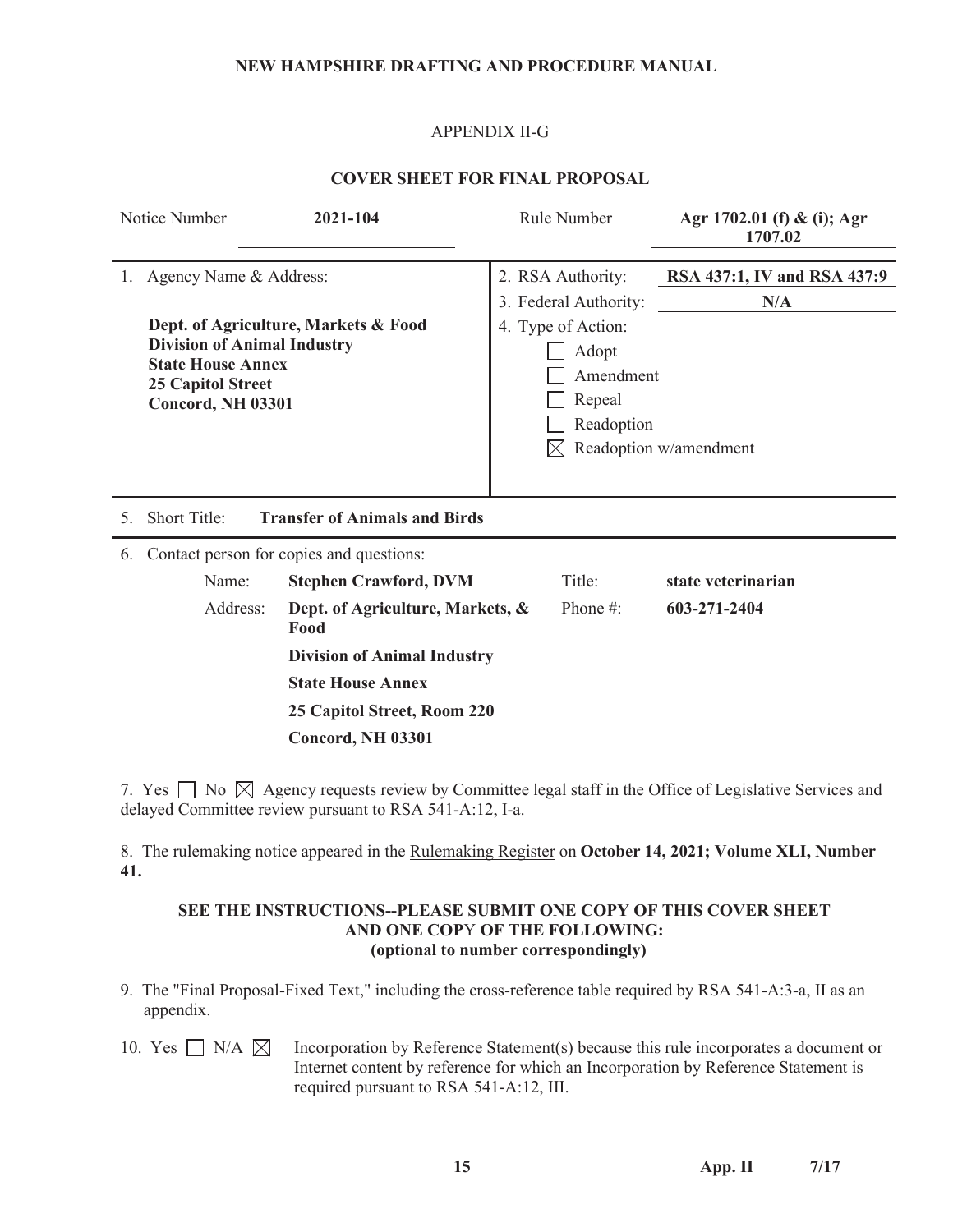#### **NEW HAMPSHIRE DRAFTING AND PROCEDURE MANUAL**

11. Yes  $\boxtimes$  N/A  $\Box$  The "Final Proposal-Annotated Text," indicating how the proposed rule was changed because the text of the rule changed from the Initial Proposal pursuant to RSA 541- A:12, II(d).

### 12. Yes  $\Box$  N/A  $\boxtimes$  The amended fiscal impact statement because the change to the text of the Initial Proposal affects the original fiscal impact statement (FIS) pursuant to RSA 541-A:5, VI.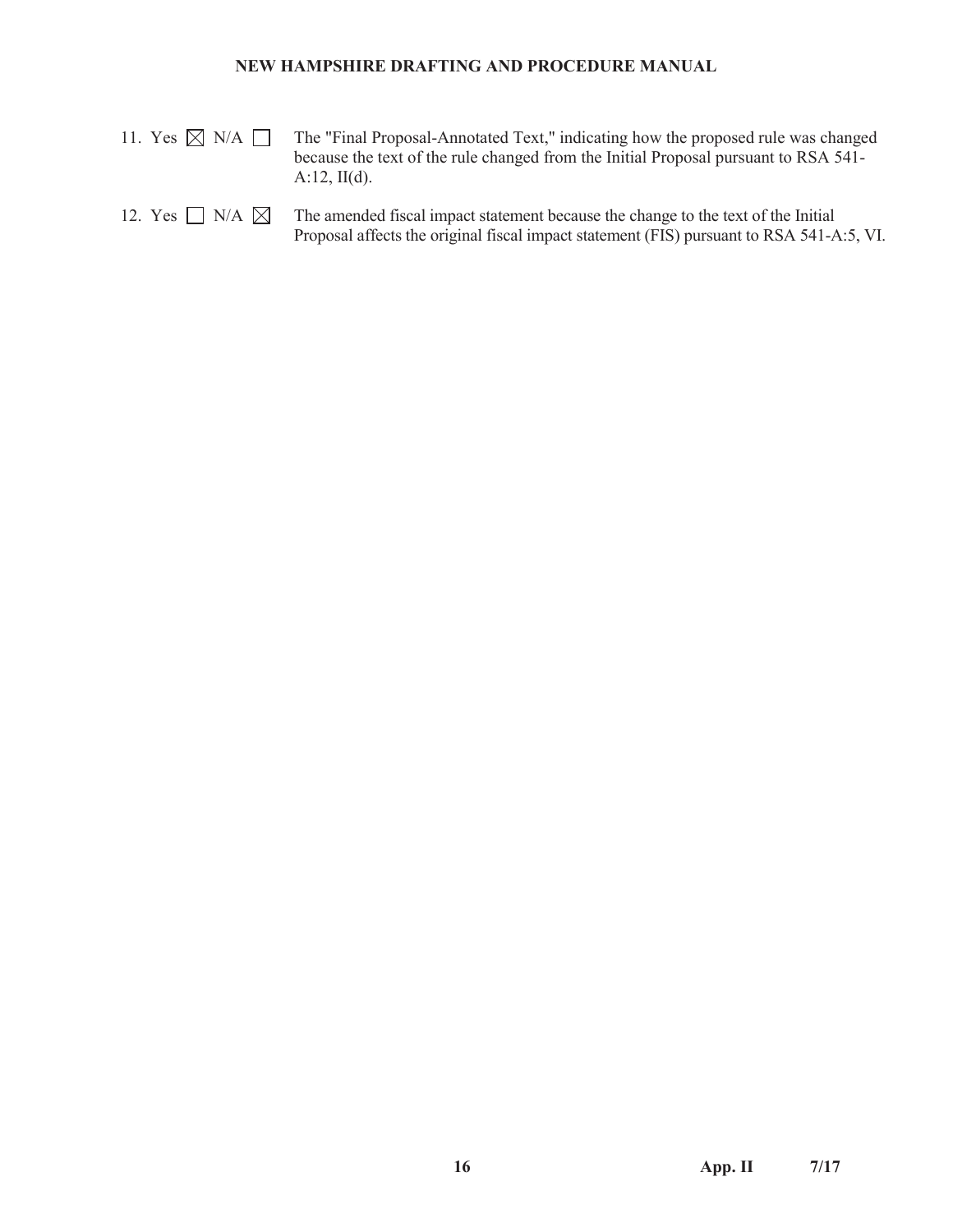### **NEW HAMPSHIRE DRAFTING AND PROCEDURE MANUAL**

#### **INSTRUCTIONS FOR THE COVER SHEET FOR FINAL PROPOSAL**

 The first and second unnumbered items, and Items 1 through 5, shall be completed with the same information as appeared in the "Rulemaking Notice Form" (Appendix II-C) as published for the Initial Proposal in the Rulemaking Register. Item 6 shall identify the name, title, address, and telephone number of the person in the agency who can answer questions about the proposed rule and supply copies.

 The agency shall then indicate, by checking the appropriate box on Item 7, whether it is requesting that it receive and respond to comments of the Committee legal staff prior to the Committee meeting that is at least 28 days, but not more than 60 days, after the proposal is filed. In effect, this would be a request for postponement of Committee action. See RSA 541-A:12, I-a and Section 2.14 of Chapter 3 in the Drafting and Procedure Manual for Administrative Rules (Manual).

 In Item 8 the agency shall list the full date, by month, day, and year, on which the "Rulemaking Notice Form" was published in the Rulemaking Register.

 Items 9 through 12 all relate to required attachments to the "Final Proposal Cover Sheet"*.* PROVIDE ONE COPY OF EVERYTHING SUBMITTED. IT IS OPTIONAL TO NUMBER THEM ACCORDINGLY. Item 9 is required in every filing, and therefore is listed without a check-box. Items 10 through 12 will be required only under the circumstances set forth in the description of the items listed below. The agency shall determine whether such attachment is required and then check either the "Yes" box to indicate that the document is required and has been attached or the "N/A" box if the document is not required and therefore not applicable:

- Item 9. The "Final Proposal—Fixed Text," required by RSA 541-A:12, II(b). See also Section 2.12 of Chapter 3 in the Manual. Include the cross-reference table required by RSA 541-A:3-a, II as was done for the Initial Proposal. See Section 2.4 of Chapter 3 in the Manual.
- Item 10. An "Incorporation by Reference Statement" (Appendix II-H) if the agency has incorporated a third-party document or Internet content by reference for which such a statement is required pursuant to RSA 541-A: 12, III. See Section 3.12 of Chapter 4 in the Manual.
- x Item 11. The text of the final proposal annotated to reflect how the text of the Final Proposal differs from the text of the Initial Proposal, if the text has changed during the public hearing and comment process. See RSA 541-A:12, II(e) and Section 5.4 of Chapter 4 in the Manual.
- Item 12. The amended fiscal impact statement obtained from the Legislative Budget Assistant if, as a result of the public hearing and comment process, a change has been made to the rule which affects the original fiscal impact statement. See RSA 541-A:5, VI and Section 2.11 of Chapter 3 in the Manual.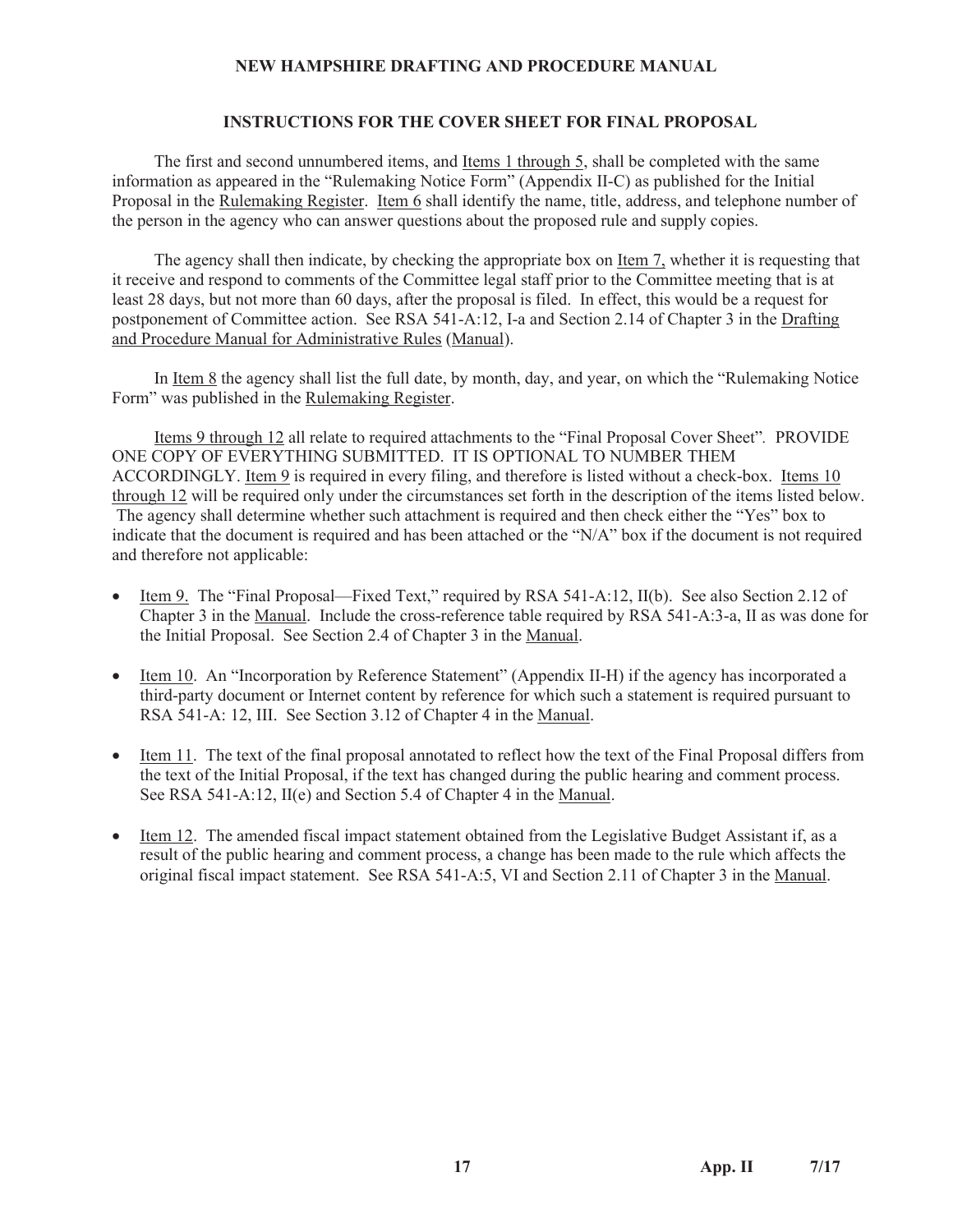| Notice Number<br>2021-104                                                                                                                               | Rule Number                                                                                               | Agr 1702.01; Agr<br>1707.02    |
|---------------------------------------------------------------------------------------------------------------------------------------------------------|-----------------------------------------------------------------------------------------------------------|--------------------------------|
| 1. Agency Name & Address:                                                                                                                               | 2. RSA Authority:                                                                                         | RSA 437:1, IV and RSA<br>437:9 |
| Dept. of Agriculture, Markets & Food<br><b>Division of Animal Industry</b><br><b>State House Annex</b><br>25 Capitol Street<br><b>Concord, NH 03301</b> | 3. Federal Authority:<br>4. Type of Action:<br>Adoption<br>Repeal<br>Readoption<br>Readoption w/amendment | N/A<br>X                       |
| <b>Short Title:</b><br><b>Transfer of Animals and Birds</b>                                                                                             |                                                                                                           |                                |

6. (a) Summary of what the rule says and of any proposed amendments:

**Agr 1702.01 contains the definitions for Chapter Agr 1700 on the transfer of animals and birds. Agr 1702.01 is being readopted with amendments as follows:** 

**Agr 1702.01 (f) defining "license holder" is being amended to correct a conflict with statutes. RSA 437:1, IV defines "pet vendor" to include those transferring certain numbers of animals "whether or not a physical facility is owned by the licensee in New Hampshire.". RSA 437:3 specifies that "no pet vendor shall transfer…without a license.". The current rule Agr 1702.01(c) defines "broker" as an entity "that does not own or operate a physical facility within New Hampshire". The current rule Agr 1702.01(f) also defines "license holder" as "any person to whom a license has been issued by the department for a premises...". The proposed amendment to Agr 1702.01(f) addresses the conflict with legislative intent by clearly including brokers as potential license holders.** 

**Agr 1702.01 (i) defining "reasonable times" is being amended to change a reference to an RSA in the definition of "reasonable times" pursuant to a reorganization of statutory sections.** 

**Agr 1707.02 on forms is also being readopted with amendment to implement the new requirement for local zoning approval only once a pet vendor transfers 50 or more dogs, cats, ferrets, or birds pursuant to Chapter 215 of the Laws of 2021 (HB 250), effective 8-17-2021.** 

- 6. (b) Brief description of the groups affected: **These rules affect entities engaged in the transfer of fish, reptiles, amphibians, or small mammals.**
- 6. (c) Specific section or sections of state statute or federal statute or regulation which the rule is intended to implement:

| Rule        | <b>State Statute</b>         |
|-------------|------------------------------|
| Agr 1702.01 | RSA 437:1, IV & RSA 437:9, I |
| Agr 1707.02 | RSA 437:9, 1                 |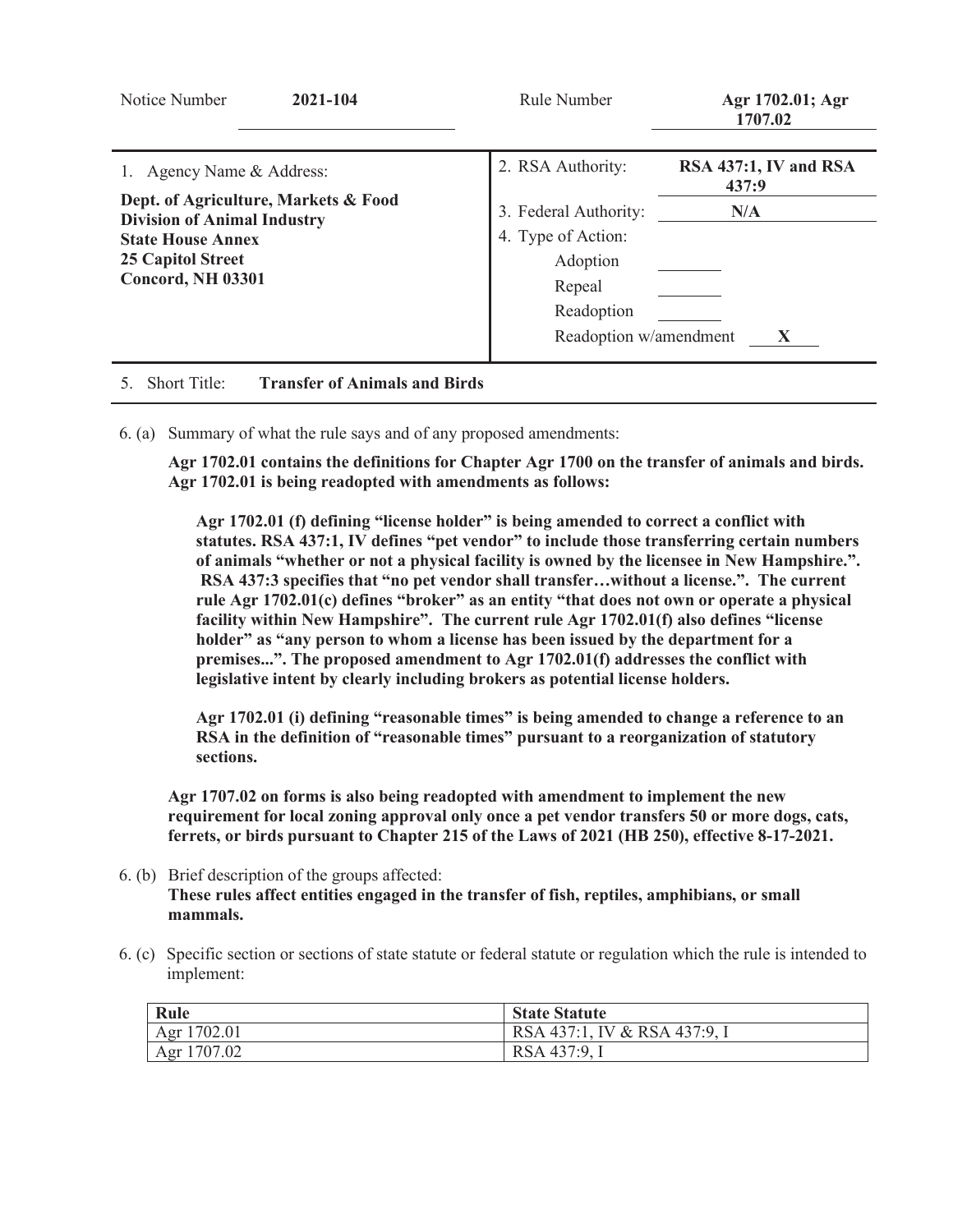7. Contact person for copies and questions including requests to accommodate persons with disabilities:

| Name:    | <b>Stephen K. Crawford, DVM</b>      | Title:                | state veterinarian                      |
|----------|--------------------------------------|-----------------------|-----------------------------------------|
| Address: | Dept. of Agriculture, Markets & Food | Phone $#$ :           | 603-271-2404                            |
|          | <b>Division of Animal Industry</b>   | Fax#:                 | 603-271-1109                            |
|          | <b>State House Annex</b>             | E-mail:               | stephen.k.crawford@agr.nh.gov           |
|          | 25 Capitol Street, Room 220          |                       |                                         |
|          | <b>Concord, NH 03301</b>             |                       |                                         |
|          |                                      | or dial $711$ (in NH) | TTY/TDD Access: Relay NH 1-800-735-2964 |

8. Deadline for submission of materials in writing or, if practicable for the agency, in the electronic format specified: **December 10, 2021, 4pm**

9. Public hearing scheduled for:

| Date and Time: | November 22, 2021, 9am                                             |
|----------------|--------------------------------------------------------------------|
| Place:         | State House Annex, 25 Capitol Street – Room 201, Concord, NH 03301 |

10. Fiscal Impact Statement (Prepared by Legislative Budget Assistant)

| FIS # | 21-097 | . dated | 10/04/2021 |
|-------|--------|---------|------------|
|       |        |         |            |

- **1. Comparison of the costs of the proposed rule(s) to the existing rule(s):**  There is no difference in cost when comparing the proposed rules to the existing rules.
- **2. Cite the Federal mandate. Identify the impact on state funds:**  No federal mandate, no impact on state funds.
- **3. Cost and benefits of the proposed rule(s):** 
	- **A. To State general or State special funds:**  None.
	- **B. To State citizens and political subdivisions:**  None.
	- **C. To independently owned businesses:**  None.
- 11. Statement Relative to Part I, Article 28-a of the N.H. Constitution:

**These rules do not violate Part I, Article 28-a of the NH Constitution. The rules neither mandate nor assign any responsibility or cost to any political subdivision.**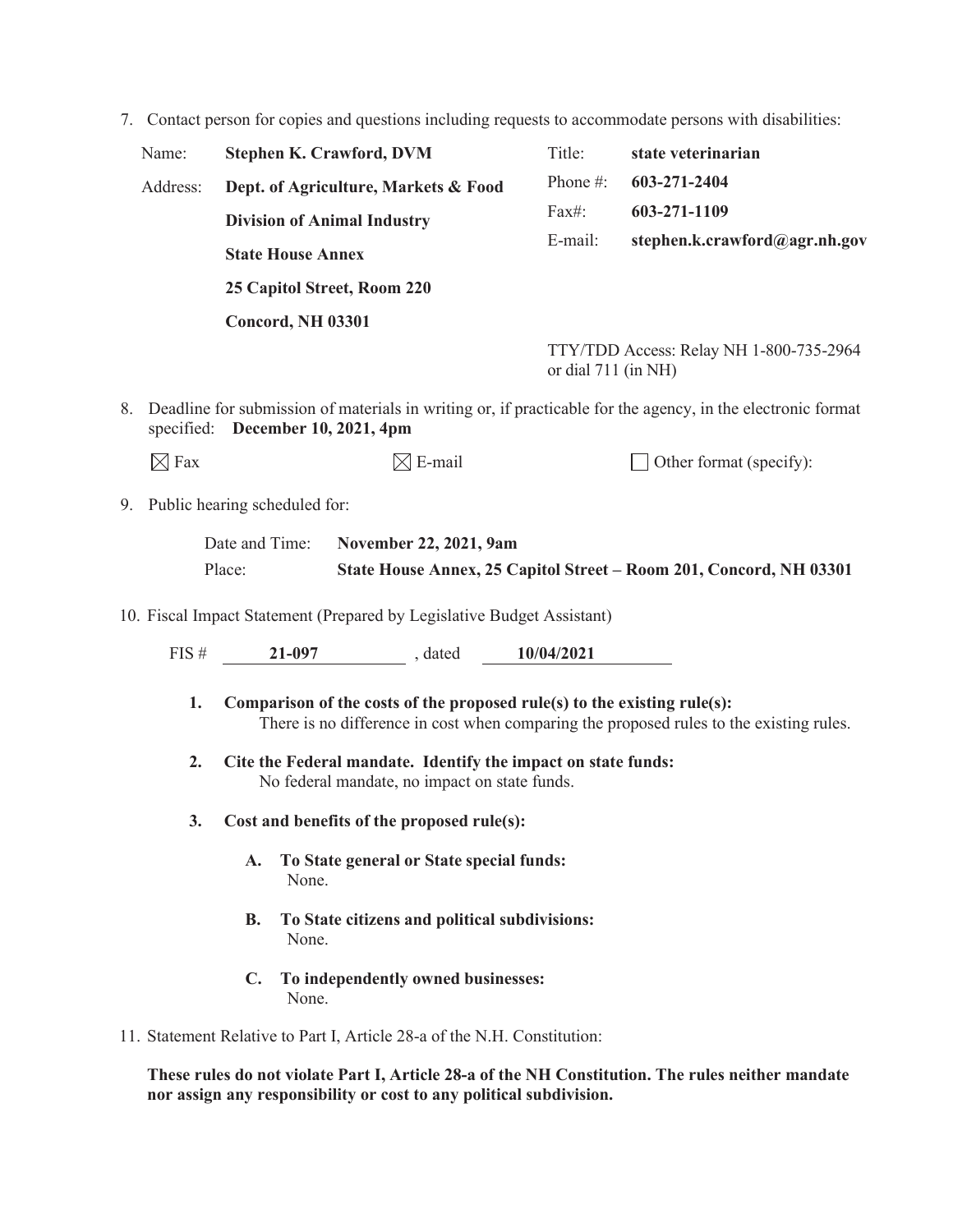# CHAPTER Agr 1700 TRANSFER OF ANIMALS AND BIRDS

Agr 1702.01 Definitions. As used herein:

- (a) "Animal" means an animal customarily used as a household pet;
- (b) "Bird" means any bird customarily used as a household pet;
- (c) "Broker" means a "pet vendor" as defined in RSA 437:1, IV that does not own or operate a physical facility within New Hampshire;
- (d) "Carapace" means a bony or chitinous case or shield covering the back or part of the back of an animal;
- (e) "Foster facilities" means premises which are not in the business of transferring animals because they house animals solely for medical or behavioral rehabilitation when the animals are owned by a license-holder for another premises;
- (f) "License holder" means any person to whom a license has been issued by the department either as a broker or for a premises used to house, harbor, or display animals intended for transfer to the public;
- (g) "Person" means any individual, firm, corporation, or other entity engaged in the business of transferring to the public animals customarily used as household pets;
- (h) "Primary enclosure" means a four-sided structure that is used as a housing unit for an animal;
- (i) "Reasonable times" means a minimum of eight regular, posted open hours maintained by the license holder at the same time every week between 8 am and 4pm, Monday through Friday, which are subject to unannounced inspection by the department and access to the public for the return of pets in accordance with RSA 437:3;
- (j) "State" means the state of New Hampshire;
- (k) "Turtles" means all chelonia, including tortoises and terrapins being sold as household pets; and
- (l) "Zoonotic disease" means an illness that is transmissible to humans from animals customarily used as household pets.

**Edit.** The adopting, amending, and repealing language (AARL) is missing. Please be sure to include it at the time of adoption.